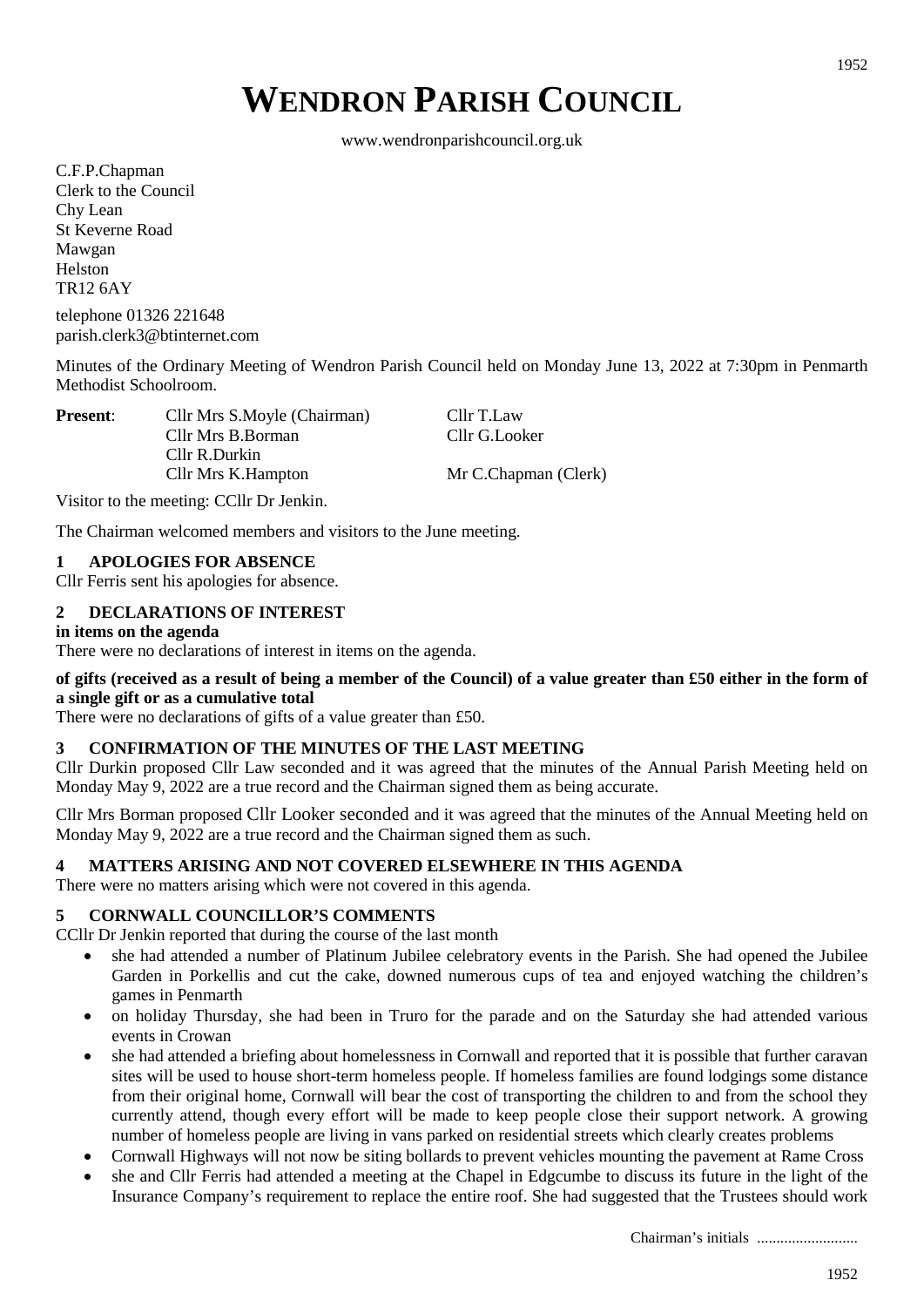up a business plan for its future use adding the caveat that Central Hall holds the deeds and would need to support any proposals.

# **6 PUBLIC PARTICIPATION**

There were no members of the public present.

# **7 PARISH COUNCIL MATTERS**

# **Co-option of members**

The Clerk reported that notice of the resignation from the Council of Cllr C.Mitchell and Cllr N.van den Berg has been conveyed to the Governance Department at Cornwall Council. Notices of a Casual Vacancy are awaited.

The Clerk reported that no interest in standing for co-option as a Parish Councillor had been received.

#### **Housing Statement**

Cllr Looker proposed that Wendron Parish Council should support a proposal from Lanteglos by Fowey Parish Council to lobby Cornwall Council further in the matter of the supply and allocation of Local Needs homes. Following considerable discussion, during the course of which it was noted that each of the independent, not-for-profit housing associations sets its own criteria for the allocation of homes and that Cornwall Council is not responsible for drawing up that criteria, Cllr Looker withdrew his proposal.

# **8 PARISH MATTERS**

#### **Publicity**

Cllr Durkin reported that, during the course of the last month, six posts have been published on Wendron Parish Council's FaceBook page. In total there have been 4,297 'views' and, in particular, the post concerning the Jubilee Garden in Porkellis had attracted 2,264 'views'.

#### **The Neighbourhood Development Plan**

The Clerk was asked to check whether or not the St Austell Printing Company has been instructed to print and post the agreed Neighbourhood Development Plan Questionnaire.

#### **The Community Garden in Porkellis**

The Clerk reported that the leasehold document is awaiting the owners' signatures. The purchase price and both sets of fees have been paid

# **CIL Funding**

CCllr Jenkin reported that Cornwall Highways has suggested that someone from the Council might visit those landowners whose property would be affected by the creation of a sustainable link (footpath/cycleway) between Trewennack and Helston. A draft map of the route is available.

# **9 FINANCE**

Members were presented with a statement of Wendron Parish Council's financial position as at June 13, 2022. A copy of that statement is attached to these minutes.

Members noted the following accounts paid as a matter of urgency during the preceding month

| $\frac{1}{2}$ and $\frac{1}{2}$ are total $\frac{1}{2}$ and $\frac{1}{2}$ and $\frac{1}{2}$ and $\frac{1}{2}$ and $\frac{1}{2}$ and $\frac{1}{2}$ and $\frac{1}{2}$ and $\frac{1}{2}$ and $\frac{1}{2}$ and $\frac{1}{2}$ and $\frac{1}{2}$ and $\frac{1}{2}$ and $\frac{1}{2}$ and $\frac{1$ |              |             |            |  |
|-----------------------------------------------------------------------------------------------------------------------------------------------------------------------------------------------------------------------------------------------------------------------------------------------|--------------|-------------|------------|--|
|                                                                                                                                                                                                                                                                                               | <b>GROSS</b> | <b>NET</b>  | VAT        |  |
| Randle Thomas LLP (purchase and fee)                                                                                                                                                                                                                                                          | £ 3,963.60   | £3,803.00   | £ $160.60$ |  |
| Randle Thomas LLP (Enys estate fee)                                                                                                                                                                                                                                                           | £ 2,100.00   |             |            |  |
| Members noted the following account paid by Direct Debit                                                                                                                                                                                                                                      |              |             |            |  |
|                                                                                                                                                                                                                                                                                               | <b>GROSS</b> | <b>NET</b>  | VAT        |  |
| Biffa (2 bins to 31.03.2023)                                                                                                                                                                                                                                                                  | £ 315.58     | £ 262.98    | 52.60<br>£ |  |
| The following accounts were presented for consideration                                                                                                                                                                                                                                       |              |             |            |  |
|                                                                                                                                                                                                                                                                                               | <b>GROSS</b> | <b>NET</b>  | VAT        |  |
| <b>HM Revenue and Customs</b>                                                                                                                                                                                                                                                                 | £1,269.38    |             |            |  |
| Eric and Jeff Bray Garden Services (cemetery)                                                                                                                                                                                                                                                 | 92.00<br>£   | £<br>76.67  | 15.33<br>£ |  |
| South West Playground Safety Inspections 11/21                                                                                                                                                                                                                                                | 30.00<br>£   | £<br>25.00  | 5.00<br>£  |  |
| Retanna Community (Platinum celebrations)                                                                                                                                                                                                                                                     | 200.00<br>£  |             |            |  |
| South West Playground Safety Inspections 05/22                                                                                                                                                                                                                                                | 36.00<br>£   | 30.00<br>£  | £<br>6.00  |  |
| Eric and Jeff Bray Garden Services (garden)                                                                                                                                                                                                                                                   | 990.00<br>£  | 825.00<br>£ | £ 15.33    |  |
| South West Play                                                                                                                                                                                                                                                                               | £ 5,298.00   | £4,415.00   | £883.00    |  |
| South West Play                                                                                                                                                                                                                                                                               | £ 1,058.40   | 882.00<br>£ | £176.40    |  |
| Hockerill Engraving                                                                                                                                                                                                                                                                           | 585.00<br>£  | 487.50<br>£ | £ $97.50$  |  |
| Mr B.Richards                                                                                                                                                                                                                                                                                 | 950.00<br>£  |             |            |  |
|                                                                                                                                                                                                                                                                                               |              |             |            |  |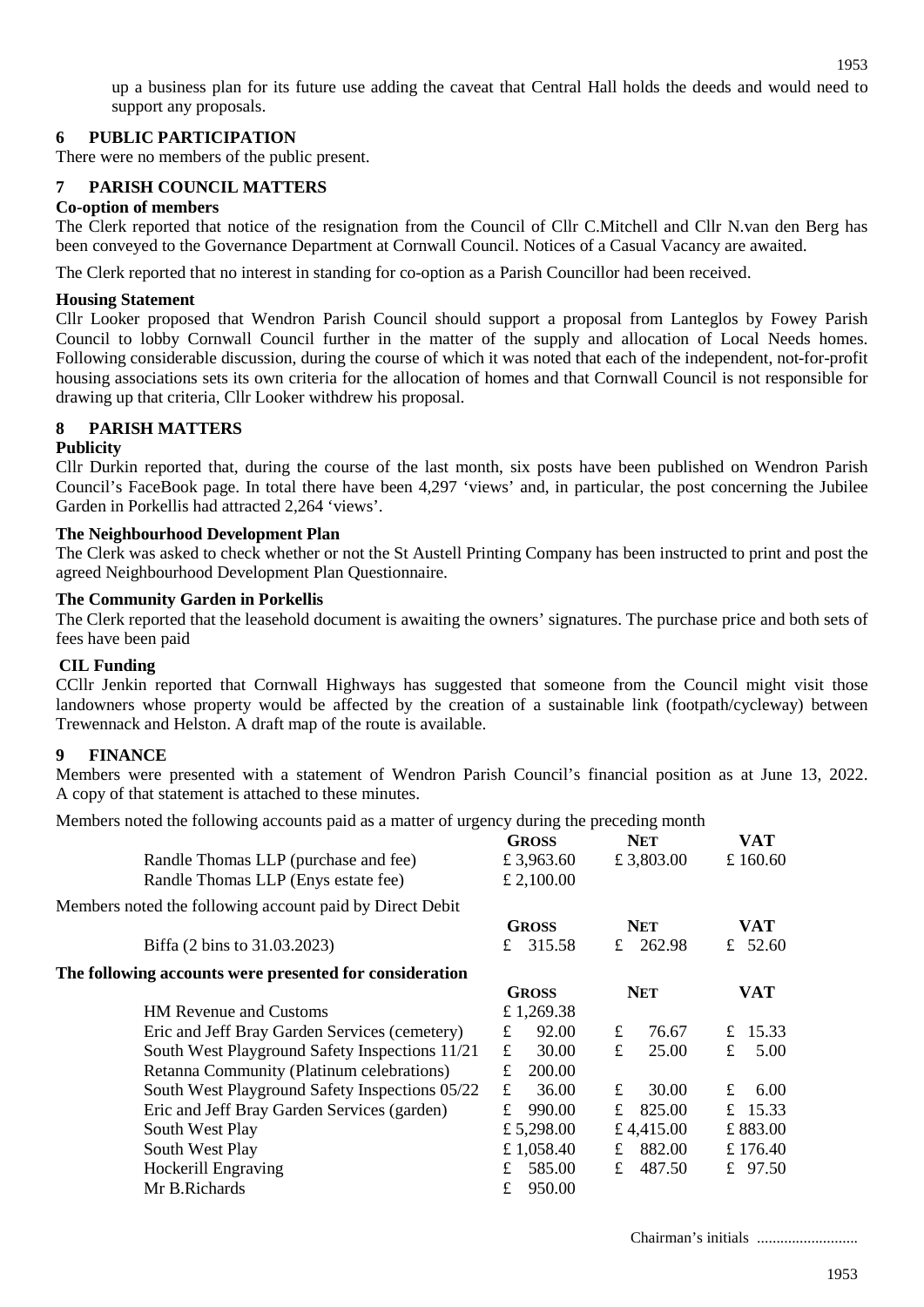| Mr I.Moyle                                    |       |            | £         | 950.00     |   |            |   |          |
|-----------------------------------------------|-------|------------|-----------|------------|---|------------|---|----------|
| UK Pos (Leaflet holders)                      |       |            | £         | 30.82      | £ | 25.68      | £ | 5.14     |
| Eric and Jeff Bray Garden Services (cemetery) |       |            | $\pounds$ | 92.00      | £ | 76.67      | £ | 15.33    |
| R.Sanders                                     |       |            |           |            |   |            |   |          |
| Church and cemetery                           | £     | 320.00     |           |            |   |            |   |          |
| Trelill Well                                  | £     | 80.00      |           |            |   |            |   |          |
| Grass cutting                                 | £     | 350.00     |           |            |   |            |   |          |
| Boundary stones                               | £     | 140.00     |           |            |   |            |   |          |
| Jubilee Garden                                | £     | 35.00      |           |            |   |            |   |          |
| Play area (river bank)                        | £     | 75.00      |           |            |   |            |   |          |
| Jubilee trail                                 | £     | 826.00     |           |            |   |            |   |          |
|                                               | total |            |           | £ 2,191.20 |   | £ 1,826.00 |   | £ 365.20 |
| Colin Chapman                                 |       |            |           |            |   |            |   |          |
| salary (May)                                  |       | £ 1,146.23 |           |            |   |            |   |          |
| telephone                                     | £     | 42.76      |           |            |   |            |   |          |
| office expenses                               | £     | 53.15      |           |            |   |            |   |          |
| travelling                                    | £     | 53.45      |           |            |   |            |   |          |
| use of home                                   | £     | 25.00      |           |            |   |            |   |          |
|                                               |       | total      |           | £ 1,320.62 |   |            |   |          |

It was proposed by Cllr Durkin, seconded by Cllr Law and agreed that the above fifteen accounts should be paid.

Members noted the following receipts

| £ 160.00 |
|----------|
|          |
| £ 500.00 |
| £ 160.00 |
| £ 200.00 |
|          |

# **10 PLANNING**

# **Applications**

PA22/04321 Mr E.Noy – Conversion and extension of existing stone barn to form a single residential dwelling – redundant barn at Chywood Farm, Boswin. It was proposed by Cllr Durkin, seconded by Cllr Law and agreed that this application should be returned with the following observation *Wendron Parish Council supports this application.*

# **To note the receipt of planning application decisions**

PA21/08492 APPROVED – Change of use to camping, erection of reception plus toilet/shower block, access improvements, laying of aggregate hard standing – Boquio Vean, Crelly, Trenear – *noted*

PA21/10951 WITHDRAWN – Outline application with all matters reserved for up to 4 dwellings – land South of Halwyn Lodge, Porkellis – *noted*

PA22/02267 REFUSED – Application for a Lawful Development Certificate for Proposed Use for the creation of a bedroom with ensuite bathroom on the first floor and library/music room on the ground floor – Treloquithack Farm, Wendron – *noted*

PA22/02704 APPROVED – Proposed extension with raised terraces and conversion of garage – Roselidden House, Rowes Lane, Trevenen Bal – *noted*

PA22/03589 APPROVED – Construction of a home office and store over an existing domestic garage/store – Chenhall Farm, Trenear – *noted*

PA22/03855 APPROVED New agricultural vehicular access Lancarrow Farm, Four Lanes – *noted*

# **11 REPORT OF CLERK AND CORRESPONDENCE**

The Clerk had nothing further to report'

# **12 CHAIRMAN'S AND COUNCILLORS' COMMENTS**

To general agreement, the Chairman stated that Wendron Parish Council owes Cllr Tim Law an enormous vote of thanks. The Parish's tribute to the Queen's seventy years of dedicated service in the shape of both the Platinum Jubilee Trail and the Jubilee Garden in Porkellis is entirely the result of his energy, enthusiasm and organisational skills and she thanked him warmly. She added that she had much enjoyed the afternoon spent at Porkellis.

# **13 MATTERS FOR INCLUSION AT FUTURE MEETINGS**

No matters for inclusion at future meetings were tabled.